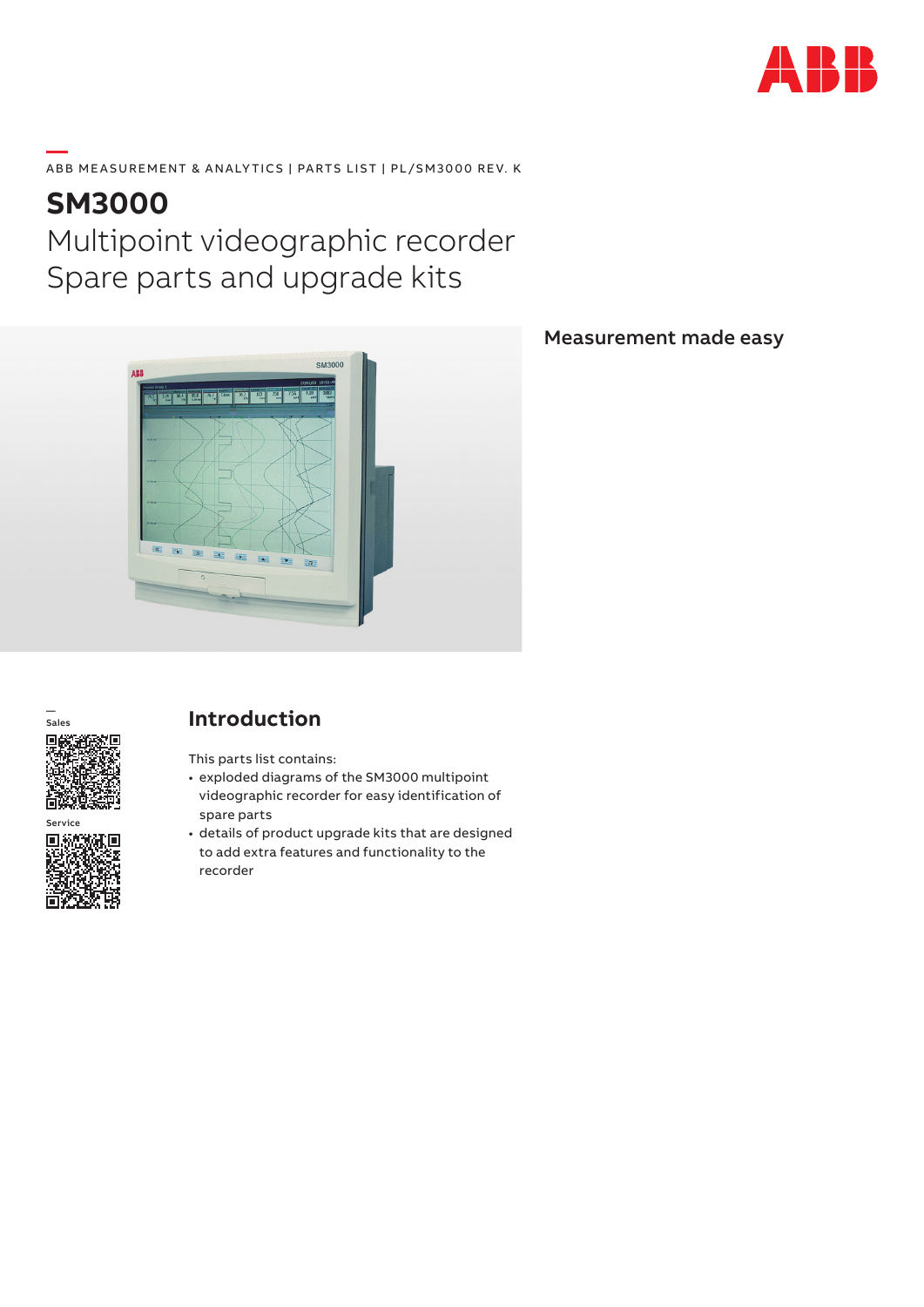### **Replacement parts**

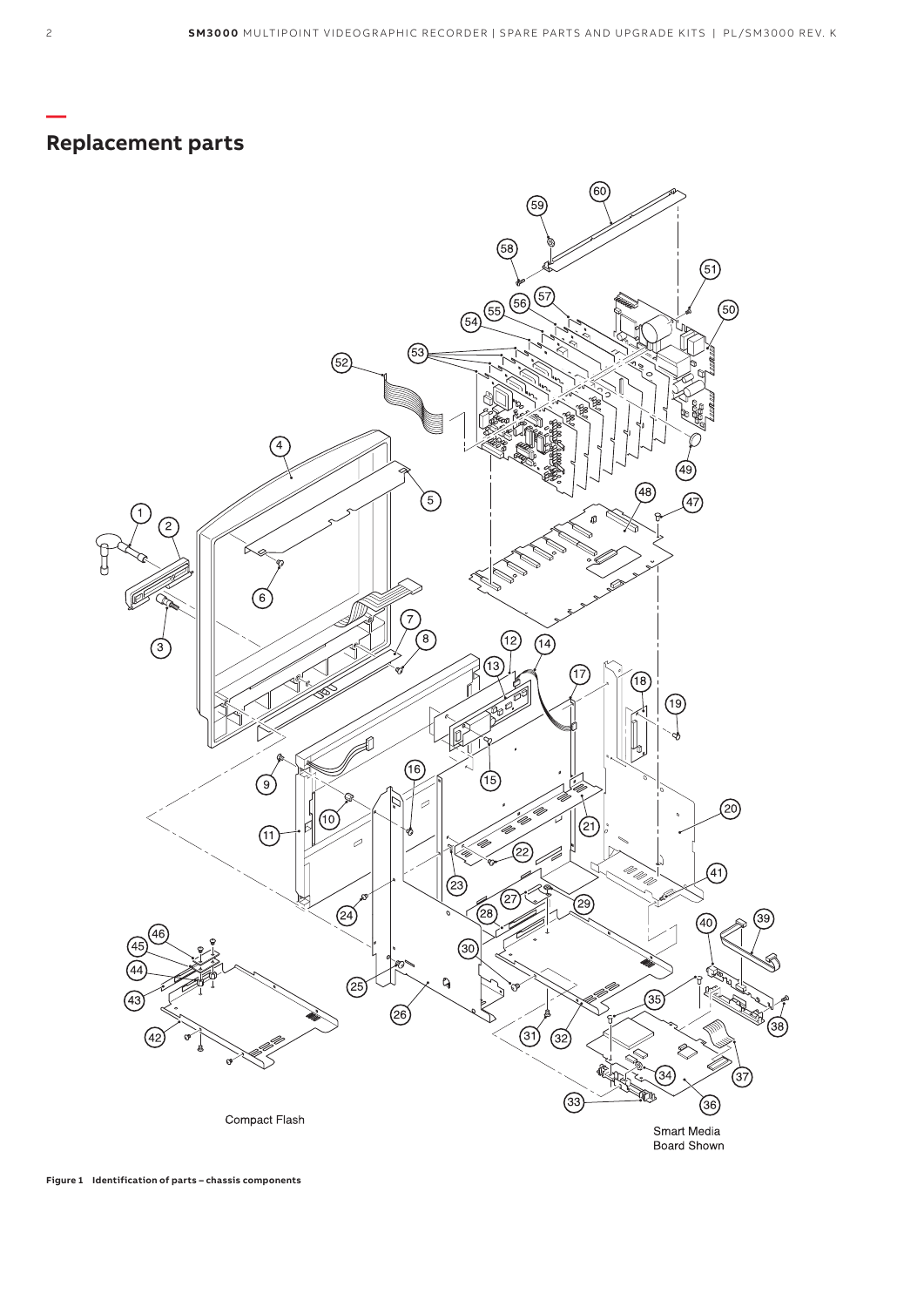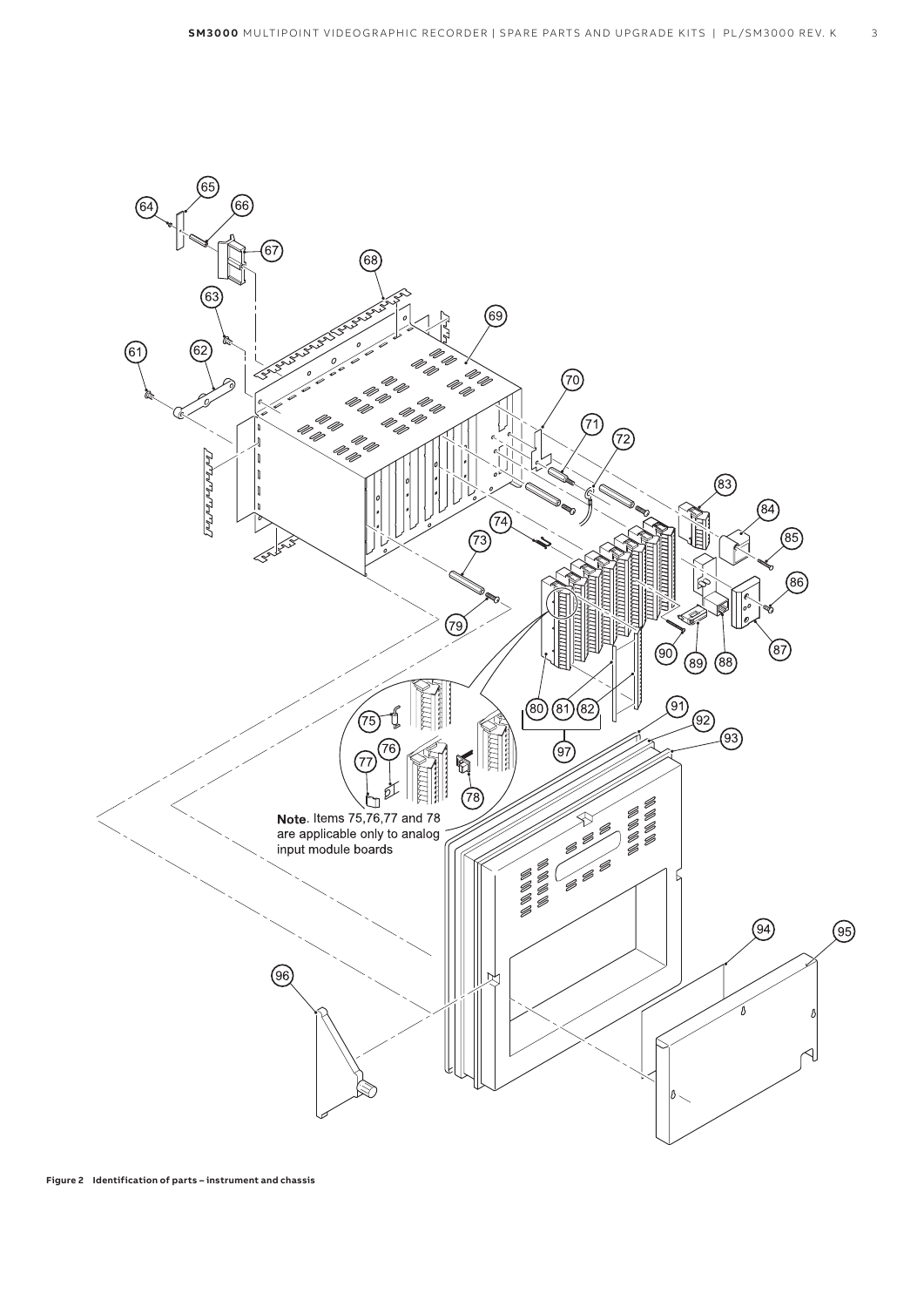# **…Replacement parts**

| Item No.       | Description                                               | Part number         |
|----------------|-----------------------------------------------------------|---------------------|
| 1              | Key                                                       | No longer available |
| 2              | Media door assembly (no longer available)                 | No longer available |
| 3              | Jacking screw                                             | GR2000/3115         |
| $\overline{4}$ | Display housing                                           | GR2000/3052         |
| 5              | Frame mounting bracket (no longer available)              | No longer available |
| 6              | Screw (no longer available)                               | No longer available |
| $\overline{7}$ | Jacking screw bracket (no longer available)               | No longer available |
| 8              | Screw (no longer available)                               | No longer available |
| 9              | Screw (no longer available)                               | No longer available |
| 10             | Pillar (no longer available)                              | No longer available |
| 11             | Display *                                                 | B12021              |
| 12             | Inverter insulator *                                      | GR2000/3137         |
| 13             | Inverter*                                                 | B12022              |
| 14             | Inverter cable *                                          | GR2000/3071         |
| 15             | Snap rivet                                                | B12077              |
| 16             | Screw (no longer available)                               | No longer available |
| 17             | Front frame plate (no longer available)                   | No longer available |
| 18             | Display interface board                                   | GR2000/0505         |
| 19             | Snap rivet (no longer available)                          | No longer available |
| 20             | Left hand side plate (no longer available)                | No longer available |
| 21             | Top cover (no longer available)                           | No longer available |
| 22             | Screw (no longer available)                               | No longer available |
| 23             | Nut (no longer available)                                 | No longer available |
| 24             | Screw (no longer available)                               | No longer available |
| 25             | Screw (no longer available)                               | No longer available |
| 26             | Right hand side plate                                     | No longer available |
| 27             | Static discharge spring                                   | No longer available |
| 28             | Media trim (Smart media) (no longer available)            | No longer available |
|                | Media trim (blank) (no longer available)                  | No longer available |
| 29             | Nut (no longer available)                                 | No longer available |
| 30             | Screw (no longer available)                               | No longer available |
| 31             | Screw (no longer available)                               | No longer available |
| 32             | Media plate (Smart media)                                 | No longer available |
| 33             | Mounting block                                            | No longer available |
| 34             | Nut (no longer available)                                 | No longer available |
| 35             | Snap rivet (no longer available)                          | No longer available |
| 36             | Smart media board assembly (no longer available)          | No longer available |
|                | Compact Flash board assembly                              | GR2000/0345         |
| 37             | Flexi                                                     | B11905              |
| 38             | Screw (no longer available)                               | No longer available |
| 39             | Configurator cable                                        | GR2000/0070         |
| 40             | Configurator board assembly                               | No longer available |
| 41             | Screw (no longer available)                               | No longer available |
| 42             | Compact Flash media plate (no longer available)           | No longer available |
| 43             | Media trim (Compact Flash)                                | No longer available |
| 44             | Pillar                                                    | No longer available |
| 45             | Conductive gasket                                         | No longer available |
| 46             | Gasket clamp plate                                        | No longer available |
| 47             | Snap rivet (no longer available)                          | No longer available |
| 48             | Motherboard assembly                                      | GR2000/0485         |
| 49             | <b>Battery</b>                                            | No longer available |
| 50             | Mainboard assembly (85 to 265 V AC) (no longer available) | No longer available |
|                | Mainboard assembly (24 V DC) (no longer available)        | No longer available |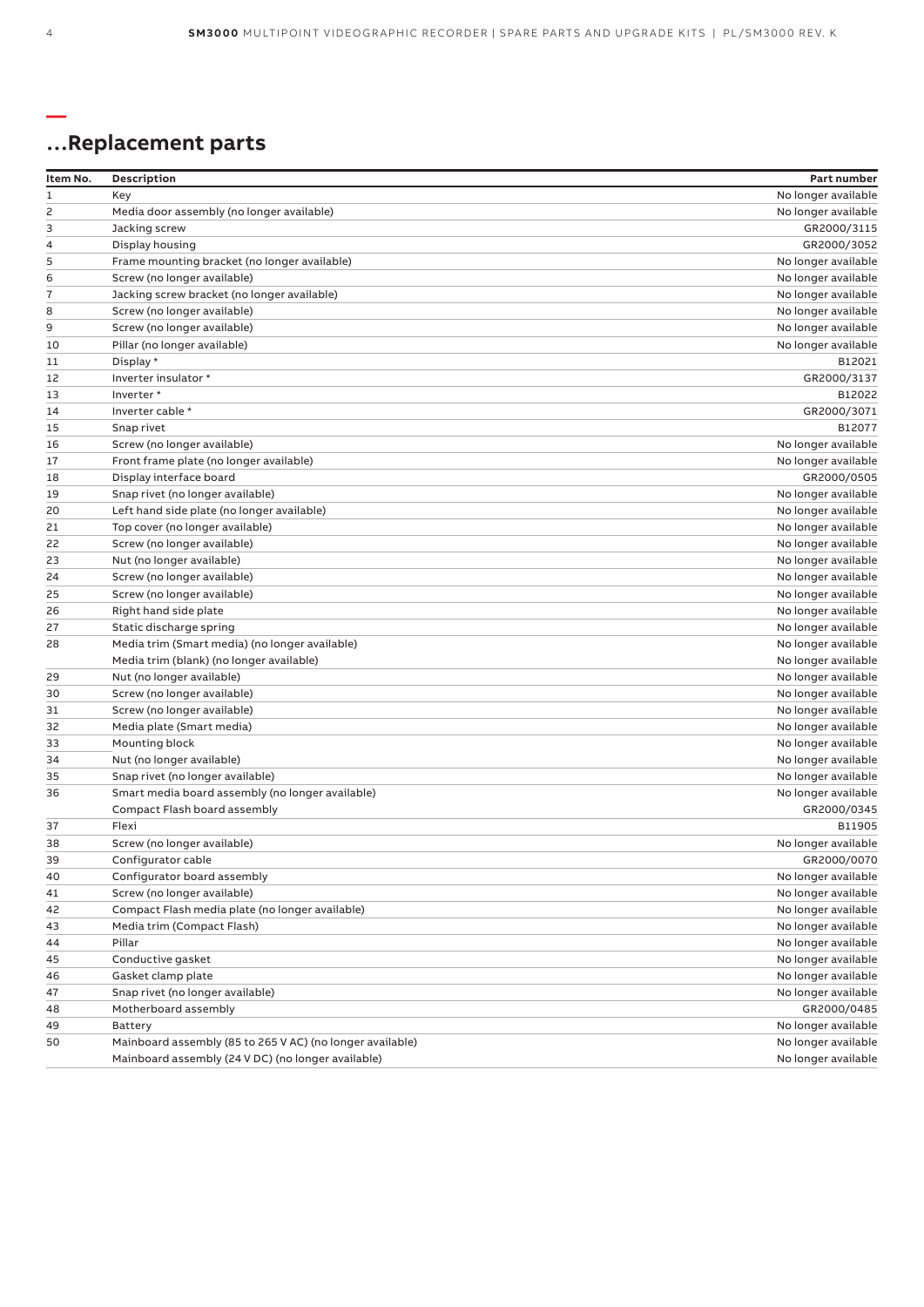| Item No.<br>(continued) | Description                                                          | Part number                                |
|-------------------------|----------------------------------------------------------------------|--------------------------------------------|
| 51                      | Screw (no longer available)                                          | No longer available                        |
| 52                      | Flexi                                                                | B11904                                     |
| 53                      | Analog input board assembly                                          | GR2000/0295                                |
|                         | High specification analog input board assembly                       | GR2000/0535                                |
| 54                      | Analog input board assembly                                          | GR2000/0295                                |
|                         | High specification analog input board assembly                       | GR2000/0535                                |
|                         | 3-relay option module (no longer available)                          | No longer available                        |
|                         | 6-relay option module                                                | GR2000/0325                                |
|                         | Hybrid option module                                                 | GR2000/0335                                |
| 55                      | Analog input board assembly                                          | GR2000/0295                                |
|                         | High specification analog input board assembly                       | GR2000/0535                                |
|                         | 3-relay option module (no longer available)                          | No longer available                        |
|                         | 6-relay option module                                                | GR2000/0325                                |
|                         | Hybrid option module                                                 | GR2000/0335                                |
| 56                      | Analog input board assembly                                          | GR2000/0295                                |
|                         | High specification analog input board assembly                       | GR2000/0535                                |
|                         | 3-relay option module (no longer available)                          | No longer available                        |
|                         | 6-relay option module                                                | GR2000/0325                                |
|                         | Hybrid option module                                                 | GR2000/0335                                |
|                         | Transmitter power supply option module                               | GR2000/0365                                |
|                         | RS485 serial communications option module                            | No longer available                        |
| 57                      | Analog input board assembly                                          | GR2000/0295                                |
|                         | High specification analog input board assembly                       | GR2000/0535                                |
|                         | 3-relay option module (no longer available)                          | No longer available                        |
|                         | 6-relay option module                                                | GR2000/0325                                |
|                         | Hybrid option module                                                 | GR2000/0335                                |
|                         | Transmitter power supply option module                               | GR2000/0365                                |
| 58                      | Screw (no longer available)                                          | No longer available                        |
| 59                      | Nut (no longer available)                                            | No longer available                        |
| 60                      | PCB locking bar                                                      | No longer available                        |
| 61                      | Screw (no longer available)                                          | No longer available                        |
| 62                      | Jacking screw spacer (no longer available)                           | No longer available                        |
| 63                      | Screw (no longer available)                                          | No longer available                        |
| 64                      | Nut (no longer available)                                            | No longer available                        |
| 65                      | Earth contact (no longer available)                                  | No longer available                        |
| 66                      | Pillar (no longer available)                                         | No longer available                        |
| 67                      | Earth contact insulator (no longer available)                        | No longer available                        |
| 68                      |                                                                      |                                            |
|                         | EMC contact (no longer available)                                    | No longer available                        |
| 69<br>70                | Case assembly                                                        | No longer available                        |
|                         | Mains label (85 to 265 V AC) (no longer available)                   | No longer available                        |
| $71\,$                  | Mains label (24 V DC) (no longer available)                          | No longer available<br>No longer available |
|                         | Pillar (no longer available)                                         |                                            |
| 72                      | Earth lead                                                           | No longer available                        |
| 73                      | Pillar (no longer available)                                         | No longer available                        |
| 74                      | PCB retainer clip                                                    | No longer available                        |
| 75                      | Shunt resistor                                                       | No longer available                        |
| 76                      | Thermistor assembly (standard board)                                 | No longer available                        |
|                         | Thermistor assembly (high specification board) (no longer available) | No longer available                        |
| 77                      | Thermistor cover                                                     | GR2000/0118                                |
| 78                      | Voltage divider board (standard)                                     | No longer available                        |
|                         | Voltage divider board (HART) (no longer available)                   | No longer available                        |
| 79                      | Screw (no longer available)                                          | No longer available                        |
| 80                      | <b>Terminal block</b>                                                | No longer available                        |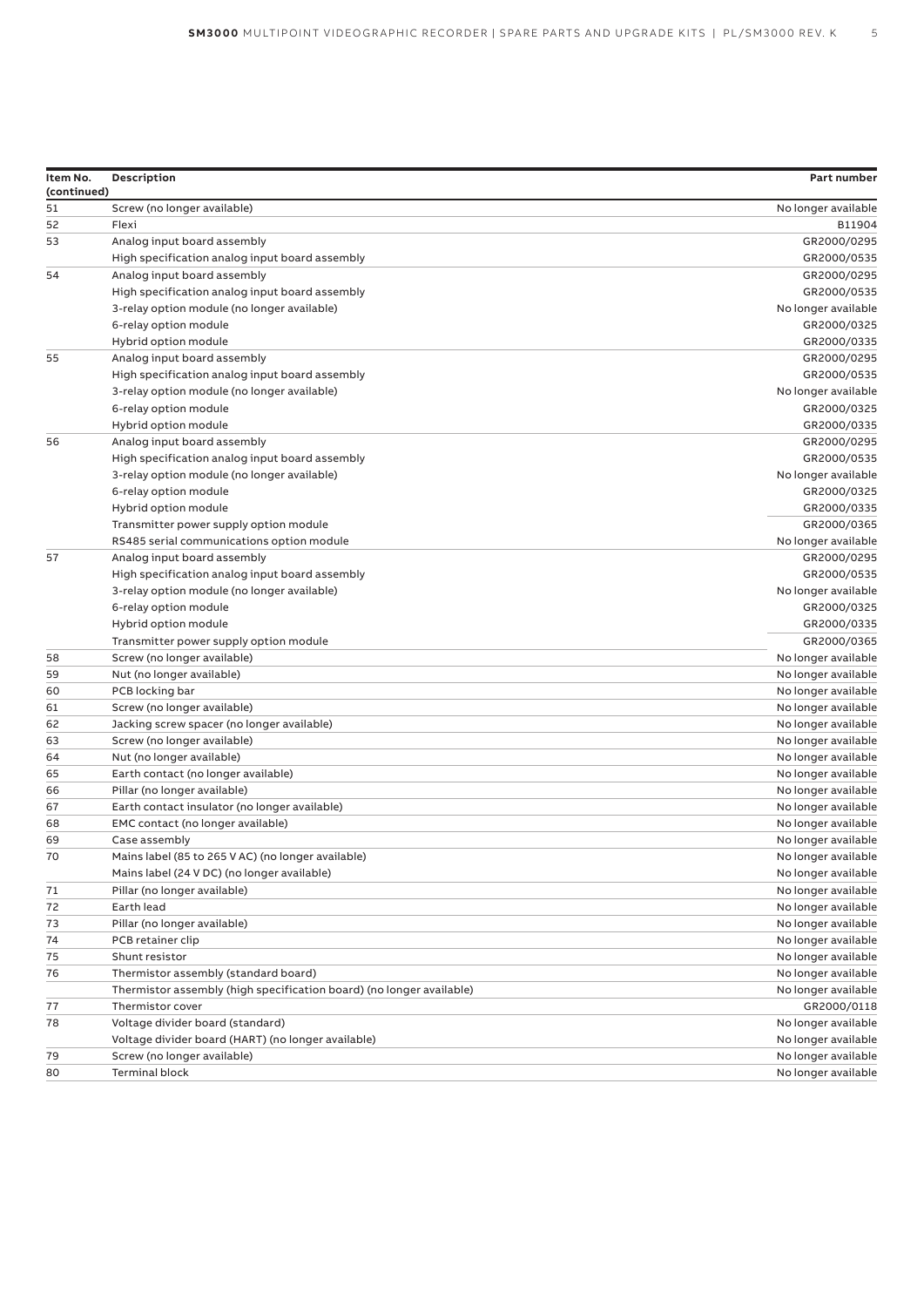## **...Replacement parts**

| Item No.    | Description                                                                                                                        | Part number         |
|-------------|------------------------------------------------------------------------------------------------------------------------------------|---------------------|
| (continued) |                                                                                                                                    |                     |
| 81          | <b>Terminal label</b>                                                                                                              | GR2000/0186         |
| 82          | Terminal adaptor                                                                                                                   | GR2000/0113         |
| 83          | Mains terminal block                                                                                                               | No longer available |
| 84          | Mains cover (no longer available)                                                                                                  | No longer available |
| 85          | Screw (no longer available)                                                                                                        | No longer available |
| 86          | Screw (no longer available)                                                                                                        | No longer available |
| 87          | Ethernet cover (no longer available)                                                                                               | No longer available |
| 88          | Ethernet connection board                                                                                                          | No longer available |
| 89          | Cable clamp (no longer available)                                                                                                  | No longer available |
| 90          | Screw (no longer available)                                                                                                        | No longer available |
| 91          | Bezel seal                                                                                                                         | No longer available |
| 92          | Bezel (no longer available)                                                                                                        | No longer available |
| 93          | Panel seal (no longer available)                                                                                                   | No longer available |
| 94          | Terminal label (no longer available)                                                                                               | No longer available |
| 95          | <b>Terminal cover</b>                                                                                                              | No longer available |
| 96          | Panel clamp assembly (no longer available)                                                                                         | No longer available |
| 97          | 20-way terminal block assembly for use with analog input board<br>(includes items 162, 164, 166, 167 and 177)                      | No longer available |
|             | 20-way terminal block assembly for use with relay, hybrid and transmitter power supply boards<br>(includes items 162, 164 and 177) | No longer available |
|             | 20-way terminal block assembly for use with high specification analog input board                                                  | No longer available |

**Table 1 Parts list**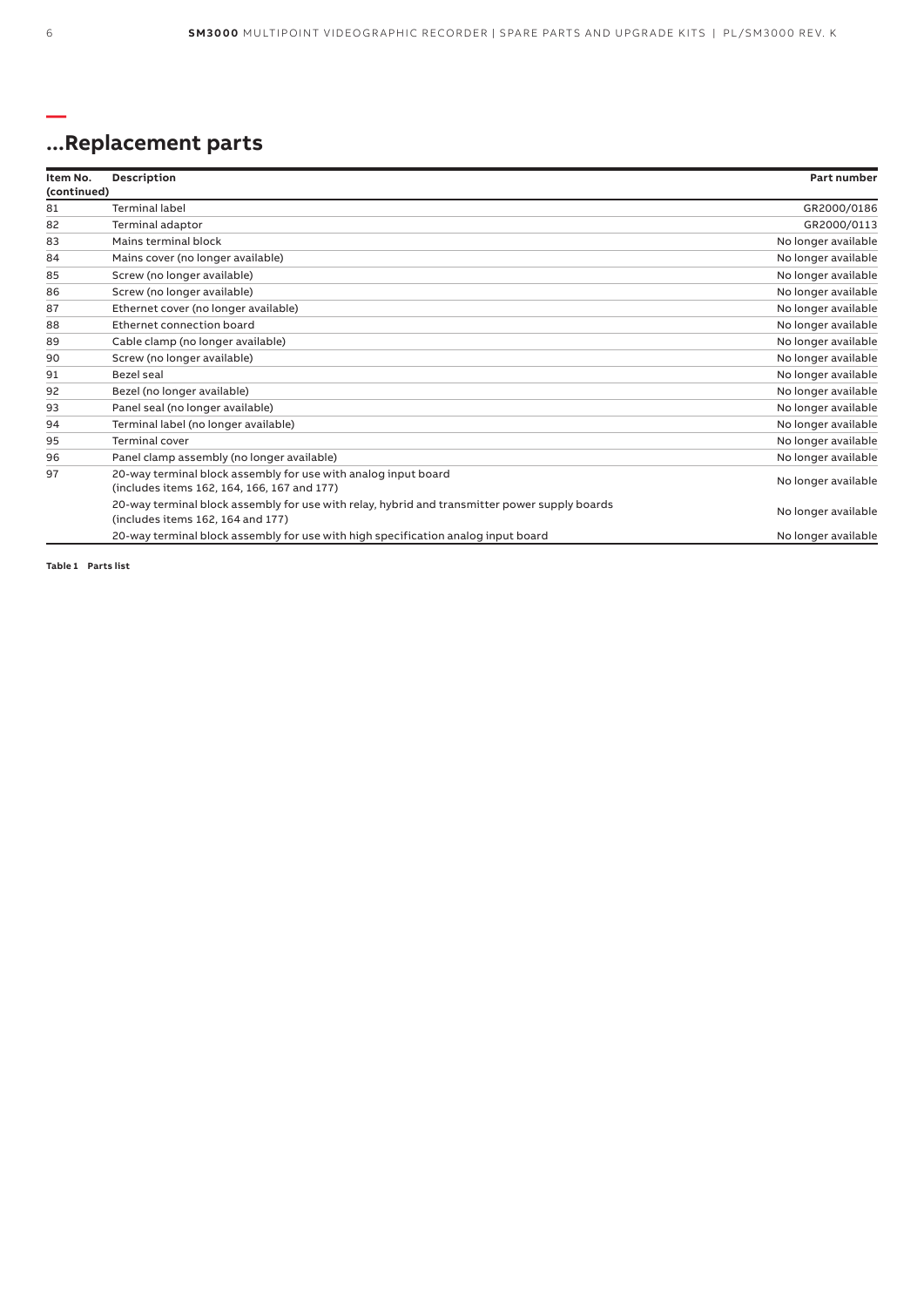#### **— Upgrade kits**

| Description                                              | Part number         |
|----------------------------------------------------------|---------------------|
| Compact Flash service pack                               | GR2000/0345         |
| Smart media service pack (no longer available)           | No longer available |
| Display replacement pack                                 | GR2000/3709         |
| Membrane replacement pack                                | No longer available |
| Mainboard replacement pack                               | GR2000/3711         |
| Motherboard replacement pack                             | GR2000/3712         |
| 24 V DC mainboard replacement pack (no longer available) | No longer available |
| Terminal cover service pack                              | No longer available |
| Soft carry case                                          | No longer available |
| Hard carry case (no longer available)                    | No longer available |
| Display backlight replacement pack (no longer available) | No longer available |
| Advanced software service pack                           | GR2000/3721         |
| RS485 communications service pack                        | No longer available |
| Panel clamp assembly service pack                        | No longer available |
| Membrane / Display replacement pack                      | GR2000/3724         |
| 3-relay kit (no longer available)                        | No longer available |
| 6-relay kit                                              | GR2000/0325         |
| Hybrid card kit                                          | GR2000/0335         |
| <b>Transmitter PSU</b>                                   | GR2000/0365         |
| 6-analog input board upgrade kit                         | GR2000/0295         |
| High specification analog input board upgrade kit        | GR2000/0535         |